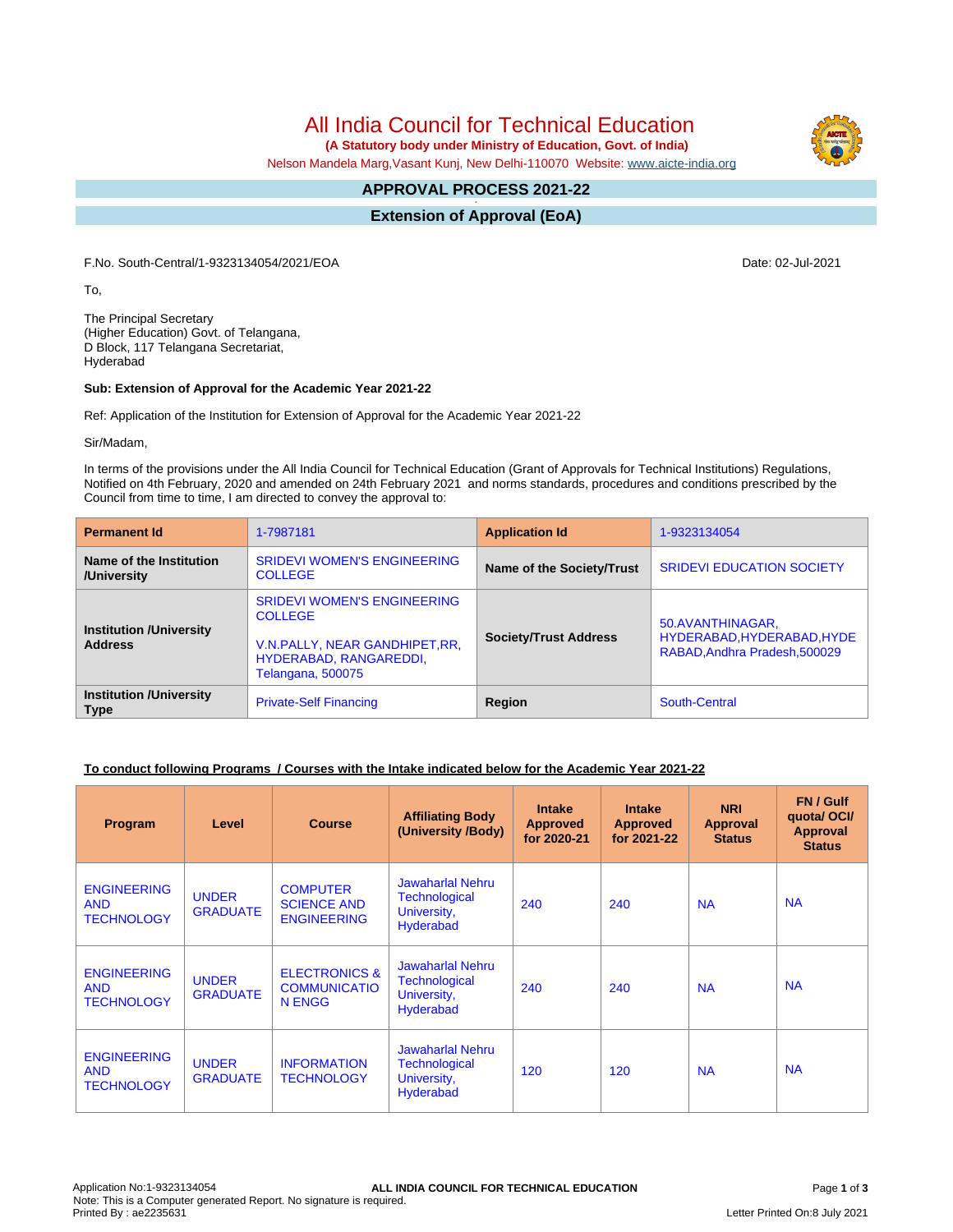| <b>ENGINEERING</b><br><b>AND</b><br><b>TECHNOLOGY</b> | <b>UNDER</b><br><b>GRADUATE</b> | <b>ELECTRICAL</b><br><b>AND</b><br><b>ELECTRONICS</b><br><b>ENGINEERING</b> | <b>Jawaharlal Nehru</b><br><b>Technological</b><br>University,<br>Hyderabad | 60 | 60 | <b>NA</b> | <b>NA</b> |
|-------------------------------------------------------|---------------------------------|-----------------------------------------------------------------------------|-----------------------------------------------------------------------------|----|----|-----------|-----------|
| <b>MANAGEMENT</b>                                     | <b>POST</b><br><b>GRADUATE</b>  | <b>MBA</b>                                                                  | <b>Jawaharlal Nehru</b><br><b>Technological</b><br>University,<br>Hyderabad | 60 | 60 | <b>NA</b> | <b>NA</b> |

**It is mandatory to comply with all the essential requirements as given in APH 2021-22 (Appendix 6)**

# **Important Instructions**

- 1. The State Government/ UT/ Directorate of Technical Education/ Directorate of Medical Education shall ensure that 10% of reservation for Economically Weaker Section (EWS) as per the reservation policy for admission, operational from the Academic year 2019-20 is implemented without affecting the reservation percentages of SC/ ST/ OBC/ General. However, this would not be applicable in the case of Minority Institutions referred to the Clause (1) of Article 30 of Constitution of India. Such Institution shall be permitted to increase in annual permitted strength over a maximum period of two years.
- 2. The Institution offering courses earlier in the Regular Shift, First Shift, Second Shift/Part Time now amalgamated as total intake shall have to fulfil all facilities such as Infrastructure, Faculty and other requirements as per the norms specified in the Approval Process Handbook 2021-22 for the Total Approved Intake. Further, the Institutions Deemed to be Universities/ Institutions having Accreditation/ Autonomy status shall have to maintain the Faculty: Student ratio as specified in the Approval Process Handbook.
- 3. Strict compliance of Anti-Ragging Regulation, Establishment of Committee for SC/ ST, Establishment of Internal Complaint Committee (ICC), Establishment of Online Grievance Redressal Mechanism, Barrier Free Built Environment for disabled and elderly persons, Fire and Safety Certificate should be maintained as per the provisions made in Approval Process Handbook and AICTE Regulation notified from time to time.
- 4. In case of any differences in content in this Computer generated Extension of Approval Letter, the content/information as approved by the Executive Council / General Council as available on the record of AICTE shall be final and binding.

**Prof.Rajive Kumar Member Secretary, AICTE**

Copy \*\* to:

- **1. The Director of Technical Education\*\*, Telangana**
- **2**. **The Registrar\*\*,** Jawaharlal Nehru Technological University, Hyderabad
- **3. The Principal / Director,** SRIDEVI WOMEN'S ENGINEERING COLLEGE Sridevi Women'S Engineering College

V.N.Pally, Near Gandhipet,Rr, Hyderabad,Rangareddi, Telangana,500075

**4. The Secretary / Chairman,**